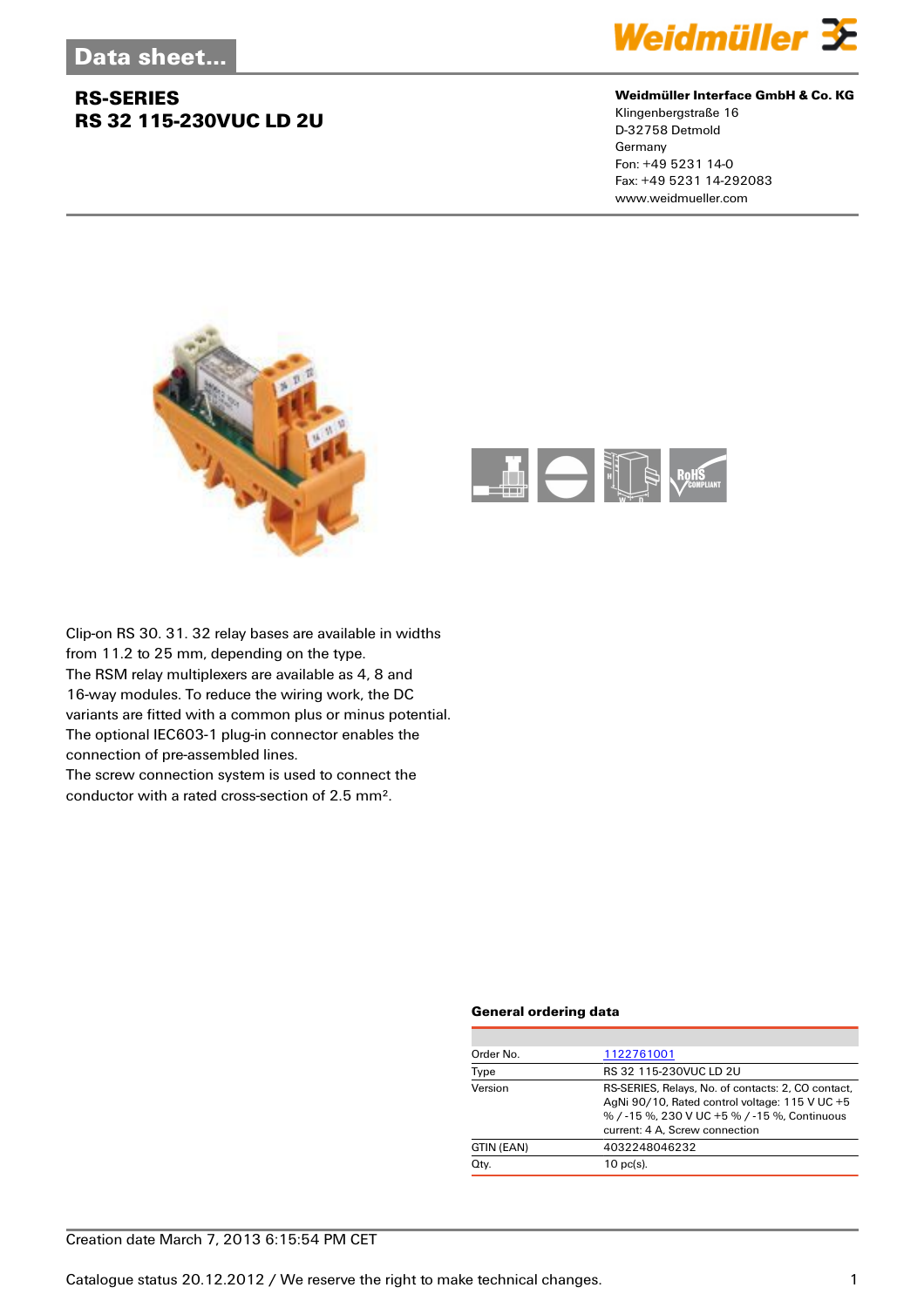# **Technical data**

**Ratings**



#### **Weidmüller Interface GmbH & Co. KG**

Klingenbergstraße 16 D-32758 Detmold Germany Fon: +49 5231 14-0 Fax: +49 5231 14-292083

| Conductor connection system                              | Screw connection                                | Humidity                                                   | 40 °C / 93 % rel. humidity,<br>no condensation |
|----------------------------------------------------------|-------------------------------------------------|------------------------------------------------------------|------------------------------------------------|
| <b>Dimensions and weights</b>                            |                                                 |                                                            |                                                |
|                                                          |                                                 |                                                            |                                                |
| Width                                                    | $25 \text{ mm}$                                 | Height                                                     | 70 mm                                          |
| Depth                                                    | 63.5 mm                                         | Net weight                                                 | 46.88 g                                        |
| <b>Temperatures</b>                                      |                                                 |                                                            |                                                |
| Operating temperature                                    | $-25 °C+40 °C$                                  | Storage temperature                                        | $-40 °C+60 °C$                                 |
| <b>Connection data</b>                                   |                                                 |                                                            |                                                |
|                                                          |                                                 |                                                            |                                                |
| Clamping range, rated connection                         | $2.5$ mm <sup>2</sup>                           | Clamping range, rated connection, min. 0.5 mm <sup>2</sup> |                                                |
| Clamping range, rated connection, max. 4 mm <sup>2</sup> |                                                 | Stripping length, rated connection                         | 8 mm                                           |
| Input                                                    |                                                 |                                                            |                                                |
|                                                          |                                                 |                                                            |                                                |
| Rated control voltage                                    | 115 V UC +5 % / -15 %.<br>230 V UC +5 % / -15 % | <b>Rated current AC</b>                                    | $5.6$ mA / $5.3$ mA                            |
| <b>Rated current DC</b>                                  | $5.4 \text{ mA} / 5 \text{ mA}$                 | Power rating                                               | 1 W / 1 VA                                     |
| Pull-in (sparkover) / drop-out voltage DC                |                                                 | Pull-in / drop-out current, AC coil                        |                                                |
| coil                                                     | 98 V / 195 V                                    |                                                            | 1.5 mA / 2 mA                                  |
| Pull-in / drop-out current, DC coil                      | 1 mA / 1.2 mA                                   | Status indicator                                           | red LED                                        |
| <b>Output</b>                                            |                                                 |                                                            |                                                |
|                                                          |                                                 |                                                            |                                                |
| Max. switching voltage, AC                               | 250 V                                           | Continuous current                                         | 4A                                             |
| making current                                           | 6 A                                             | Max. switching power                                       | 2000 VA                                        |
| Switch-on delay                                          | < 13 ms                                         | Switch-off delay                                           | $= 10$ ms                                      |
| <b>Duration of Bounce</b>                                | ≤ 4 ms                                          | Min. switching power                                       | 100 mA / 5 V, 10 V / 10<br>mA, 24 V / 1 mA     |
| Max. switching frequency at rated load                   | $0.1$ Hz                                        |                                                            |                                                |
| <b>Contact specifications</b>                            |                                                 |                                                            |                                                |
|                                                          |                                                 |                                                            |                                                |
| No. of contacts                                          | $\overline{2}$                                  | Contact design                                             | CO contact                                     |
| Contact material                                         | AgNi 90/10                                      | Mechanical service life                                    | $30 \times 10^6$ switching cycles              |
| <b>Insulation coordination</b>                           |                                                 |                                                            |                                                |
| Rated voltage                                            |                                                 | Clearance and creepage distances for                       |                                                |
|                                                          | 250V                                            | control side - load side                                   | $> 3$ mm                                       |
| Impulse withstand voltage                                | 4 kV                                            | Protection degree                                          | <b>IP 20</b>                                   |
| Pollution severity                                       | $\overline{2}$                                  | Surge voltage category                                     | Ш                                              |
| <b>Other technical data</b>                              |                                                 |                                                            |                                                |
|                                                          |                                                 |                                                            |                                                |
| Version                                                  | Relay coupler                                   | Status indicator                                           | red LED                                        |
| Free-wheel diode                                         | No                                              | <b>Bridge rectifier</b>                                    | Yes                                            |
| Reverse polarity protection                              | Available                                       |                                                            |                                                |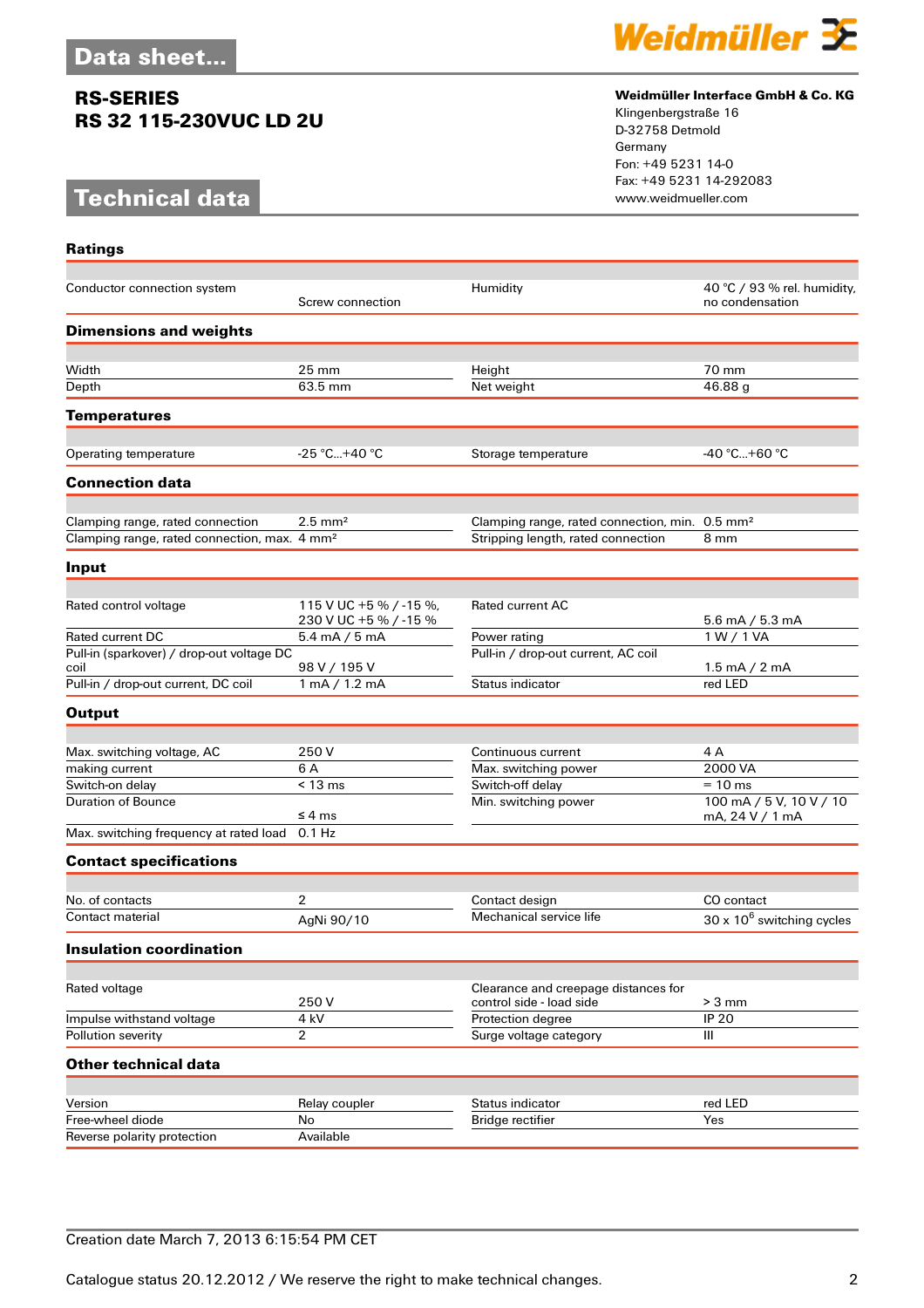**Further details of approvals / standards**

# **Technical data**



### **Weidmüller Interface GmbH & Co. KG**

Klingenbergstraße 16 D-32758 Detmold Germany Fon: +49 5231 14-0 Fax: +49 5231 14-292083

| Standards              |             | <b>DIN EN 50178</b> |             |  |  |
|------------------------|-------------|---------------------|-------------|--|--|
| <b>Classifications</b> |             |                     |             |  |  |
|                        |             |                     |             |  |  |
| <b>ETIM 2.0</b>        | EC001437    | <b>ETIM 3.0</b>     | EC001437    |  |  |
| <b>UNSPSC</b>          | 30-21-19-17 | eClass 4.1          | 40-02-06-14 |  |  |
| eClass 5.1             | 27-37-16-01 | eClass 6.0          | 27-37-16-01 |  |  |
| eClass 7.0             | 27-37-16-01 |                     |             |  |  |
| <b>Approvals</b>       |             |                     |             |  |  |
|                        |             |                     |             |  |  |
| Approvals              | E25         |                     |             |  |  |
| <b>Downloads</b>       |             |                     |             |  |  |

Declaration of Conformity [K033\\_10\\_10.pdf](http://catalog.weidmueller.com/assets/PDF/K033_10_10.pdf)